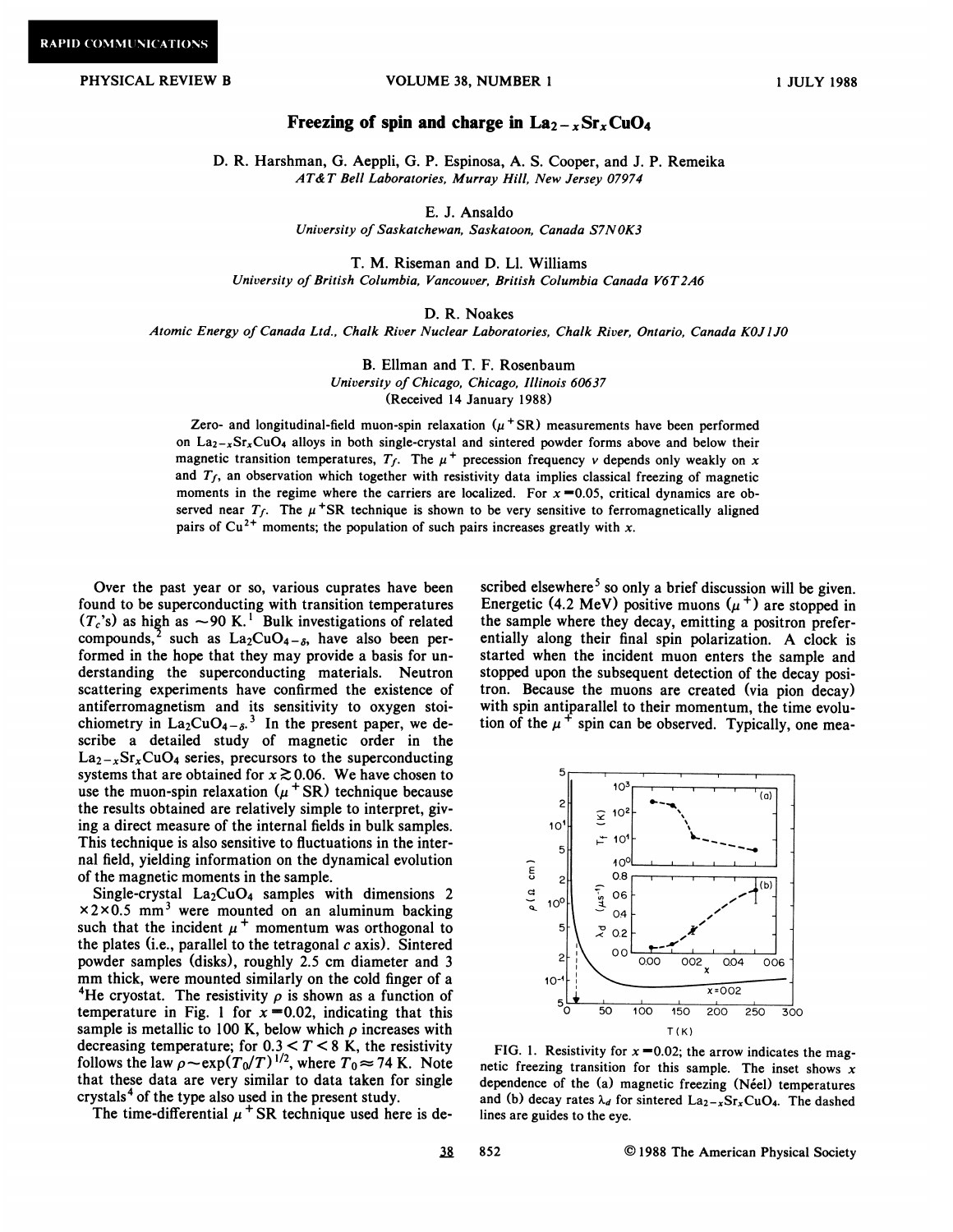853

sures the spin orientations of millions of muons, one at a time, yielding an ensemble average,  $G_{zz}(t)$ . Standard magnetic field geometries allow the application of fields in various directions relative to the initial  $\mu^+$  polarization. In the present work, mainly zero- and longitudinal-field measurements were made, which typically yield a  $T_1$ -type relaxation function, or, as in the case of three-dimensional antiferromagnetic (AFM) ordering, a precessing signal with a  $T_2$  relaxation due to inhomogeneous broadening.

Figure 2 shows zero-field data taken for sintered  $La_{2-x}Sr_{x}CuO_{4}$ , with  $x=0$ , 0.01, 0.02, and 0.05. Spectra taken at the lowest temperatures are on the right side of the figure; the damped oscillations observed are due to muon-spin precession in frozen local fields.<sup>6</sup> We emphasize that  $\mu$ <sup>+</sup> SR is sensitive only to local fields, so that unless other information is available, a true Néel state cannot be distinguished from a state without long-range AFM order but with local moments frozen on the time scale ( $\sim$ 5  $\mu$ s) of the  $\mu$ <sup>+</sup> SR experiment. The muon-spin precession frequency v and damping rate  $1/T_2$  are directly proportional to the average local field  $\overline{H}$  and some typical deviation  $\Delta$  of the local field from  $\overline{H}$ , respectively, with the constant of proportionality equal to the gyromagnetic ratio of the muon,  $\gamma_{\mu} = 2\pi \times 13.55 \text{ MHz/KG}$ . The AFM precession frequency  $v$  is plotted as a function of temperature for the sintered powder samples with strontium concentra-



FIG. 2. Summary of zero-field data above and below  $T_f$ for sintered (a)  $La_2CuO_4$  at 275(1) K and 5.0(1) K, (b) La<sub>1.99</sub>Sr<sub>0.01</sub>CuO<sub>4</sub> at 220(1) K and 5.0(1) K, (c) La<sub>1.98</sub>Sr<sub>0.02</sub>CuO<sub>4</sub> at 15.0(1) K and 2.9(1) K, and (d) La1.95Sr0.05CuO4 at 5.0(1) K and 2.9(1) K. The lines through the data are fits assuming the function described in the text.



FIG. 3. The muon Larmor precession frequency  $v$  plotted as a function of temperature for sintered  $La_{2-x}Sr_xCuO_4$  and single-crystal (s.c.)  $La<sub>2</sub>CuO<sub>4</sub>$ .

tions of  $0, 0.01$ , and  $0.02$  in Fig. 3. Data are also shown for the single-crystal  $La_2CuO_4$  sample. The most striking observation is the dramatic decrease in the spin-freezing temperature  $T_f$  associated with relatively small increases in x [see inset (a) in Fig. 1]. Data for  $x = 0.05$  are not shown in Fig. 3 because this sample displays magnetic freezing at  $4 \pm 1$  K, which is near the lower temperature



FIG. 4. Zero- and longitudinal-field data for sintered  $La<sub>1.95</sub>Sr<sub>0.05</sub>CuO<sub>4</sub>$ . Frame (a) shows the temperature dependence of the relaxation signal, while (b) shows the decoupling of the relaxation at 5.0(1) K. The lines through the data are fits assuming the function described in the text.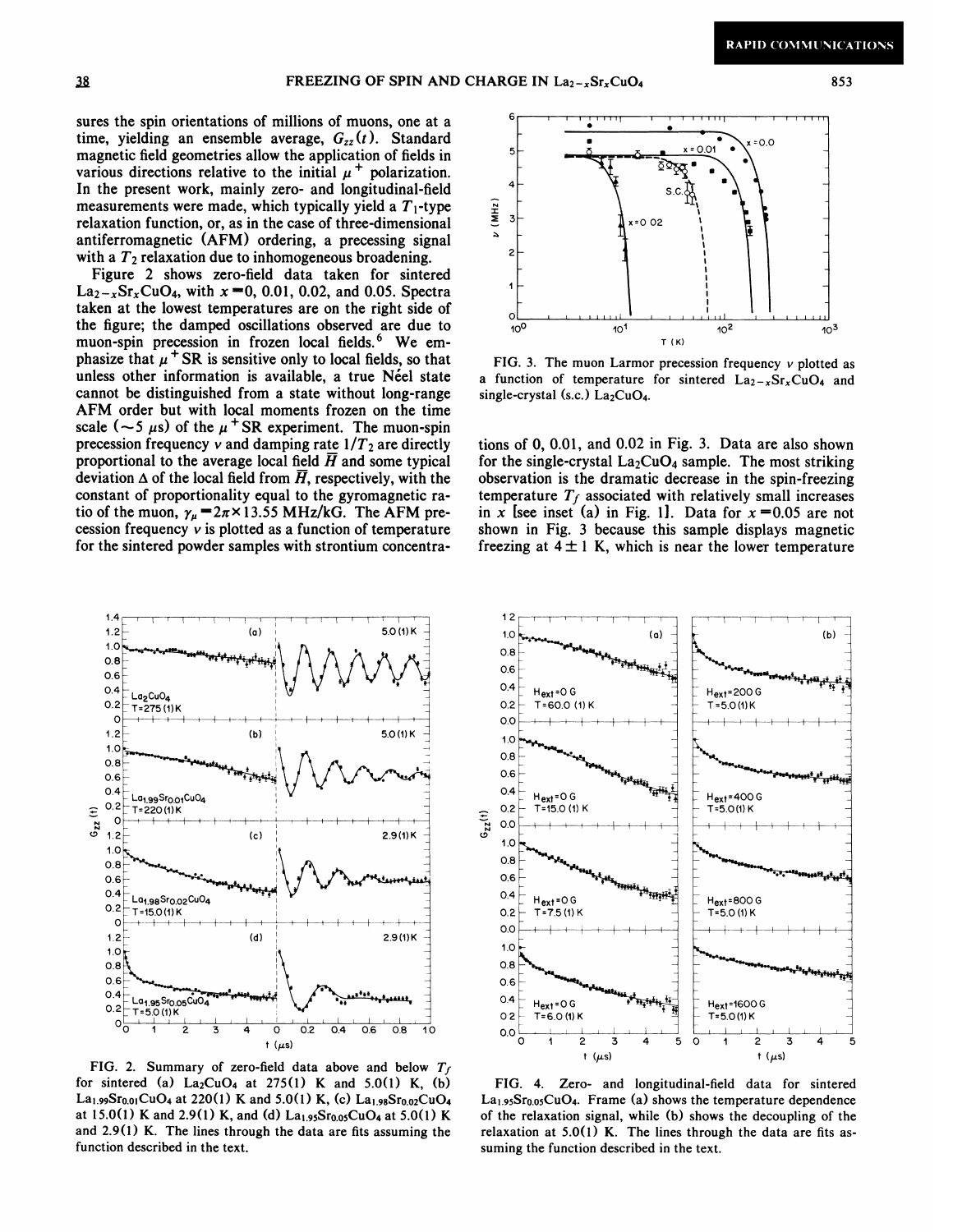$\overline{1}$ 

limit achievable in our cryostat. The solid lines through the data are fits assuming the mean-field approximation below  $T_f$ . Note that at low temperatures, the frequencies for all  $x \le 0.02$  approach a value of  $\sim 5.5$  MHz; for  $x = 0.05$ , the fitted v at 2.9(1) K is  $\sim$  3.4 MHz (this relatively lower value is due to the close proximity of 2.9 K to  $T_f$ ). Thus, the frozen magnetic moment in La<sub>2-x</sub>Sr<sub>x</sub>Cu- $\overrightarrow{O}_4$  is essentially independent of x for  $x \le 0.05$ , even though the freezing (Néel) temperature varies by almost two orders of magnitude. It is also independent of whether the samples are conventional powders or (PbO) fluxgrown single crystals (the comparatively low  $T_f$  observed for the single crystals probably arises from Pb substituted for La).<sup>4</sup> Other workers have obtained the same result for  $La_2CuO_{4-\delta_2}$  where the Neel temperature is varied by changing  $\delta$ .<sup>7</sup> In contrast to  $\overline{H}$ ,  $\Delta$  depends strongly on x. This result is clear from Fig. 2, which shows that the envelope of the muon precession signal decays most rapidly for large  $x$ , indicating that the internal field becomes more inhomogeneous as Sr is introduced.

Inspection of the left-hand column of Fig. 2 shows that increases in the Sr content also yield dramatic changes in the  $\mu$ <sup>+</sup>SR at temperatures slightly above  $T_f$ . In particular, the initial muon depolarization rate is largest for the magnetic sample with the largest Sr content  $(x=0.05)$ . —Because the depolarization rate is—as in NMR -inversely proportional to the magnetic relaxation rate for the electronic moments in the sample, the spins in the more metallic samples relax at a considerably lower rate prior to freezing, when they produce a static field wherein the muons can precess. Figure  $4(a)$  shows that as the temperature is raised for  $x = 0.05$ , the initial depolarization rate decreases rapidly, as it should for conventional critical slowing down near a second-order transition to a frozen state. $5,8$ 

To obtain further information about the magnetic dynamics, we performed measurements with an external

field  $(H_{ext})$  applied parallel to initial muon-spin direction. Figure 4(b) shows the  $\mu$ <sup>+</sup> SR results for various longitudinal fields applied to sintered  $La<sub>1.95</sub>Sr<sub>0.05</sub>CuO<sub>4</sub>$  at 5.0(1) K [see Fig. 2(d) for corresponding zero-field data). As is apparent, a field of order 400 G is needed to largely eliminate the initial decay which we associate with critical fluctuations. Not surprisingly, 400 G compares well with the internal field established from the muon precession observed in the low-temperature, frozen-moment state. What is more unusual, is that even for the largest field (1600 G) applied, a substantial decay of  $G_{zz}(t)$  with time persists. Indeed, Fig. 4 strongly suggests that  $G_{zz}(t)$  is the sum of two components: one derived from magnetic fluctuations which freeze to yield muon-spin precession at low temperatures, and another due to a set of apparently stronger moments which do not yield a precession signal. A multicomponent  $\mu$ <sup>+</sup> SR signal arises naturally when there are different muon sites in the sample. In oxides, one expects positive muons to be attracted to the negatively charged oxygen ions. For  $La_2CuO_4$ , there are two types of oxygen sites, namely those (type I) providing superexchange paths within the  $CuO<sub>2</sub>$  planes and those (type II) between the planes, each closest to a unique  $Cu<sup>2+</sup>$  ion. Muons located at the planar bonding oxygens will, in the AFM phase, be exposed to zero field by virtue of the cancellation of contributions from the two Neel sublattices. By the same token, they are very sensitive to disturbances where the spins on neighboring copper ions are parallel. In contrast, muons near type-II oxygens experience a nonzero local field due to the local moments on the  $Cu<sup>2+</sup>$ sites, independent of the relative orientation of neighboring moments. Owing to the random orientation of the sintered powders, a proper description of the time evolution of the  $\mu$ <sup>+</sup> spin is obtained by performing a powder average of precession signals for an ordered magnet. Assuming a Gaussian distribution of internal fields, one obtains the zero-field relaxation function

$$
G_{zz}(t) = \frac{1}{\sqrt{8\pi}} \int_0^{\pi} \int_{-\infty}^{\infty} \sin\theta \left[\cos^2\theta + \sin^2\theta \cos(\gamma_\mu H t \sin\theta)\right] \exp\left[-\frac{(\overline{H} - H)^2}{2\Delta^2}\right] d\left(\frac{H}{\Delta}\right) d\theta. \tag{1}
$$

The lines through the data in Figs. 2 and 4 are the results of fits assuming a relaxation function derived from the normalized sum of Eq. (1), or its paramagnetic (dynamic) analogue,<sup>8</sup> and a nonprecessing background term (with approximately equal weightings). As is evident from Fig. 2, this function provides an excellent description of all data except for those obtained for the frozen spin state with  $x = 0.05$ , the failure likely due to the close proximity of 2.9 K to  $T_f$ . The fitted values for  $\gamma_\mu \Delta$  are 0.001 and 0.36 MHz for  $x = 0$  and 0.02, respectively, confirming the dramatic increase in internal field inhomogeneity with increasing x. The long-time (exponential) decay rate  $\lambda_d$  of the background signal, associated with the muons located near the planar oxygens, also increases with  $x$  as shown in inset (b) of Fig. 1. Thus as x is increased, the lifetime of triplets formed from neighboring copper spins increases, or indistinguishably, the spin-wave velocity decreases.

An important conclusion of our experiments is that the internal field at low temperatures is essentially indepen-

l dent of the Sr concentration and nominal ordering temperature  $T_f$ , as has also been found for  $La_2CuO_{4-\delta}$ .<sup>6,7</sup> At the same time, our data show that the inhomogeneity in the local field increases greatly with  $x$ , as does the extent (measured by  $\lambda_d$ ) to which nearest-neighbor spins are parallel. Furthermore, neutron-diffraction measurements show that the three-dimensional (3D) ordered moment decreases rapidly with  $T_f$ .<sup>3</sup> The explanation for this behavior lies in the fact that the muon is a local probe, while the neutron diffraction technique measures the staggered magnetization. Thus, our  $\mu$ <sup>+</sup>SR measurements together with the available neutron diffraction data indicate that for larger x and smaller  $\delta$ , spin-glass ordering takes the place of antiferromagnetism. We suggest that the crossover between the two types of behavior occurs where the  $x$ dependence of the ordering temperature changes from rapid to gentle, i.e., for  $x \approx 0.02$  (see inset of Fig. 1). Guided also by the precedent set by random magnetic alloys such as  $Eu_{1-x}Sr_{x}S$  and  $(Fe_{1-x}Mn_{x})_{75}P_{16}B_{6}A1_{3}$ ,<sup>9</sup> we